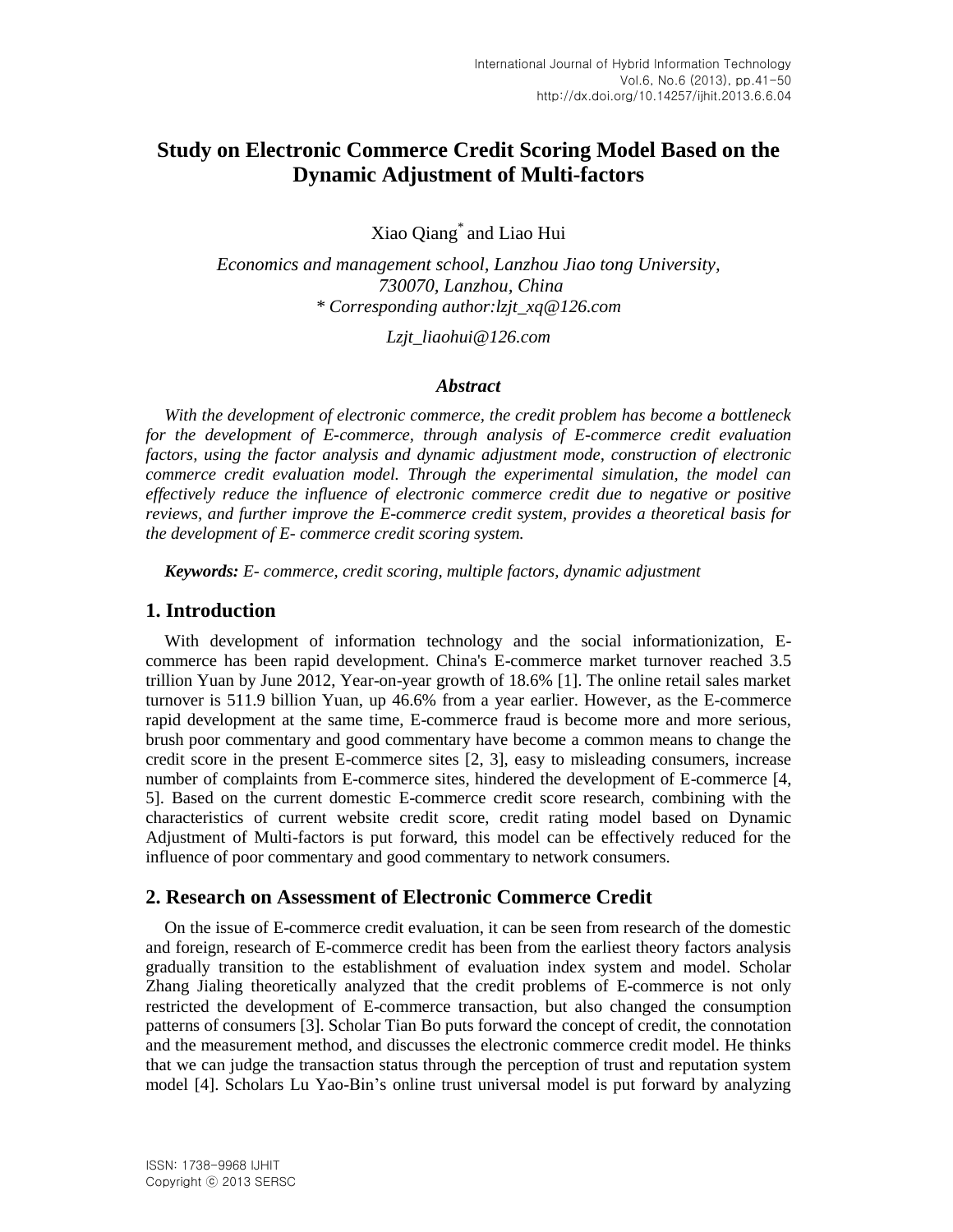the E-commerce credit framework model, there were analyzed from several consumers, businesses and website, *etc.*, and to determine the influence of these factors on the consumer's shopping [5].

In china in recent years, methods and means of using credit evaluation of E-commerce constantly bring forth the new through the old, On the basis of credit evaluation theory and different types of algorithm, there are two categories of credit evaluation algorithm was proposed, namely the traditional credit evaluation algorithms and artificial intelligence in credit evaluation algorithm. Traditional credit assessment algorithm mainly includes fuzzy theory  $[6]$ , game theory  $[7, 8]$ , structural equation model and the analytic hierarchy process, *etc.*, [9, 10], these algorithms have some advantages, but these models algorithm structure are more complicated, And only used for credit rating of the site, not the credit evaluation on buyers. In artificial intelligence algorithms, neural network algorithm is widely used in the Ecommerce credit evaluation, neural network algorithm has the advantage of training sample data set, but the drawback is that the sample data sets, because the neural network training samples were collected to establish more difficult in the current study, and Sample uncertainty influences the evaluation effect.

Multi-factor dynamic adjustment algorithm is proposed in this paper, from the factors affecting E-commerce credit evaluation, and use dynamic adjustment means, it realizing the various factors in the evaluation model, it avoids the complexity of the conventional algorithm, and avoid the data set is not easy to collect in artificial intelligent algorithm, it improves the reliability of E-commerce credit evaluation and effectiveness

# **3. The Electronic Commerce Credit Evaluation Analysis of Multi-factor Influence**

In our country E-commerce began in the 1990 s, however, electronic commerce credit evaluation began in the late 1990s in the B2C and B2B [11]. In a few years, C2C Ecommerce sites like Taobao, Ebay and Paipai have launched its own evaluation system. Evaluation approach is both buyers and sellers of mutual after users to complete the transaction, evaluation scores were accumulated to the user's credit system. This method not only can't accurately response transaction both sides of the credit, also easy to cause brush "bad review" and brush "reputably" phenomenon. Through factor analysis of electronic commerce credit evaluation, it will be able to better improve the evaluation system, at the same time also it can be improve E-commerce transaction system.

#### **3.1. The current credit evaluation model**

Currently E-commerce sites evaluation is high praise  $(+ 1)$ , medium review  $(+ 0)$ , bad review (-1) [12, 13], although this way can quickly to accumulate for buyers and sellers of credit score, but can't reflect the real evaluation attitude of both sides, and this mode depends on the buyers' subjective, buyers think goods good, will give a high praise; The goods is not good, will give bad review, credit evaluation in the evaluation score has nothing to do with the turnover, credit score is dependent on the number of trading. If single seller in the transaction volume is very big, the growth of the credit score is very low after the deal. Anyway, single assessment factors in the current credit evaluation model, which is not in conformity with the credit development needs of E-commerce. In the long run, it will hinder the development of electronic commerce.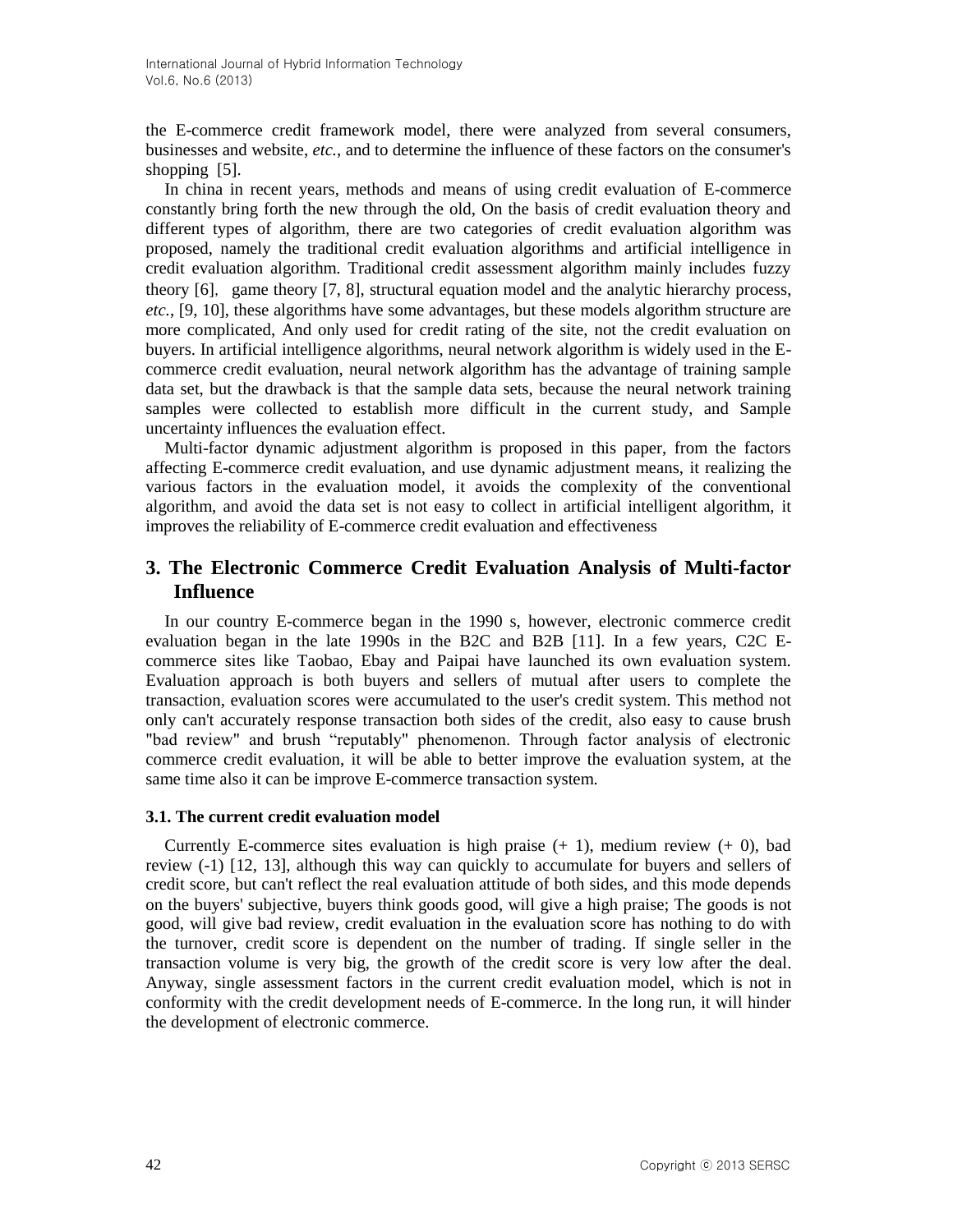#### **3.2. Multiple factors analysis of credit rating**

In order to reflect the E-commerce credit evaluation results, combined with the current Ecommerce credit evaluation mode, E-commerce credit factors are divided into three categories including the seller, the buyer factors and third factors in the paper.

(1) The seller factors

As one of the main transaction, the seller of credit impact is mainly manifested in the buyer's credit evaluation, the transaction amount, transaction time, transaction quality, the trading of goods delivery time and shops operating time and other factors, among these factors, goods delivery time and credit is the inverse proportion. Delivery time is long, its credit is worse. Other factors and credit evaluation is the proportion of positive.

(2) The buyer factors

In the course of the transaction, the buyer is the key to the deal, the buyer for credit impact is mainly manifested in the credit evaluation, purchase frequency, purchase quantity, purchase amount and the seller by the buyer, the buyer's level of education.

#### (3) The third factors

In the course of the transaction, the third party is often appear as payment's role, but in this paper, the third party except as the original characters, but also taking a supervisory role, so the effect on trust include the buyer's bad credit record of the transaction, the buyer of the abnormal adjustment, abnormal from the buyer, the seller's bad record of the transaction, the seller abnormal transaction times and other factors.

## **4. Multi-factor Dynamic Adjustment Model**

### **4.1. The seller dynamic adjustment factors analysis**

By analyzing the seller credit form factors, it can be set the seller credit factors for CS, transaction amount is M, trading delivery time is T1, the seller's operating time is T2, the buyer's credit rating is F, the seller credit factor evaluation model can be defined as:

$$
C_s = f_1(M) + f_2(F) + f_3(T1) + f_4(T2) \tag{1}
$$

Where  $f_1(M)$  is the volume of transactions to dynamically adjust of the credit score,  $f_2(F)$  is the buyer evaluation of credit score,  $f_3(T)$  is the delivery time of the credit score,  $f_4(T2)$  is the shop operation time of credit score. As shown in the following table.

Table 1.  $_{f_{1}(M)}$ the seller transactions dynamically adjust the score table

| The amount of the transaction | Credit scores |
|-------------------------------|---------------|
| $0 - 200$                     |               |
| 201-500                       | 2             |
| 501-1000                      | 3             |
| 1001-5000                     | 5             |
| 5001-10000                    | 8             |
| 10001-50000                   | 15            |
| 50001-100000                  | 30            |
| >100000                       | 50            |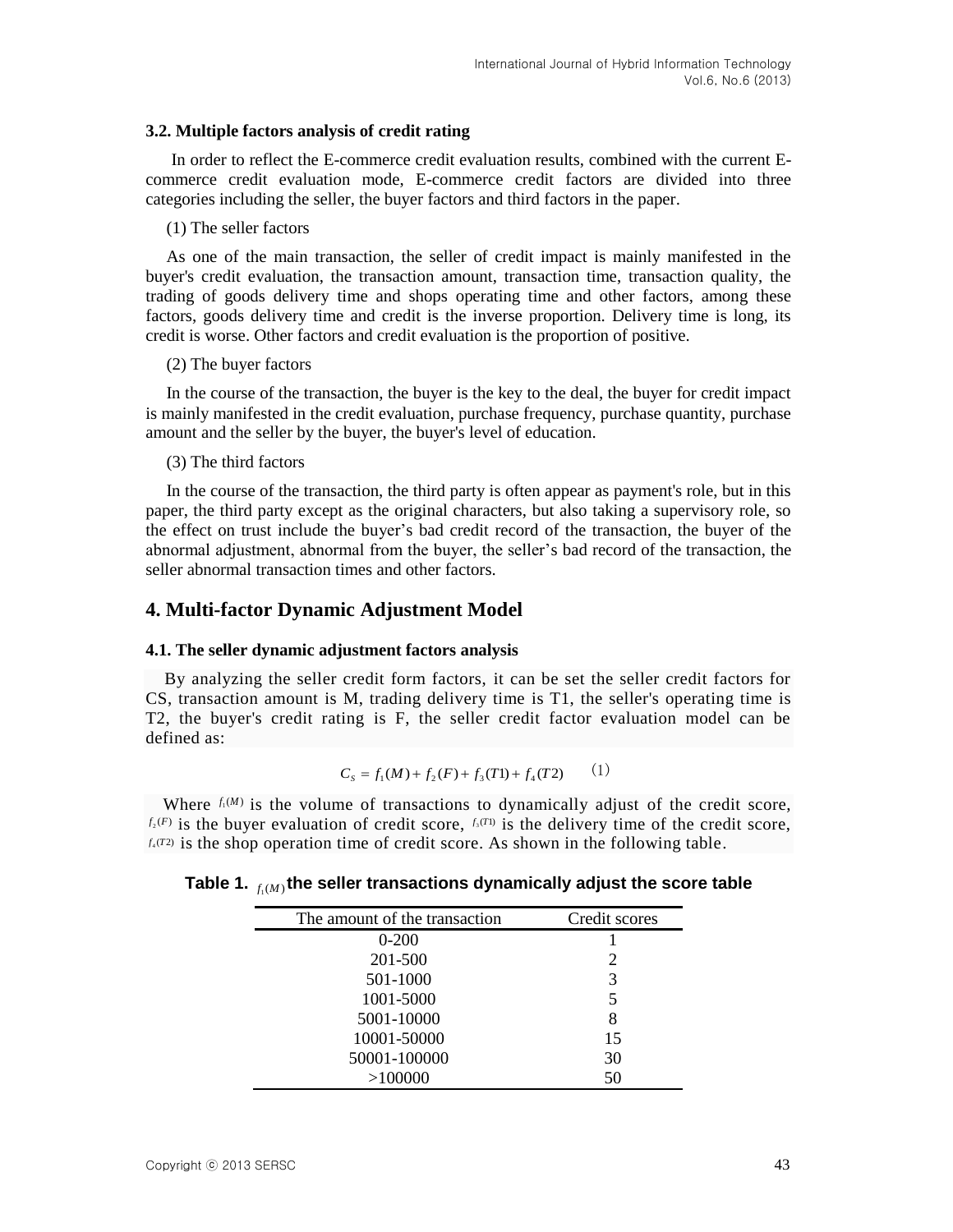| buyers            | Buyer credit | Credit scores                         |
|-------------------|--------------|---------------------------------------|
| credit            | index        |                                       |
| $0-10$            |              |                                       |
| $11 - 20$         | 2            |                                       |
| 21-30             | 3            | The buyer score $\times$ buyer credit |
| $\cdot\cdot\cdot$ | .            | index                                 |
| 91-100            | g            |                                       |
| >100              |              |                                       |
|                   |              |                                       |

Table 2.  $f_2(F)$  the buyer's credit evaluation score

Table 3.  $_{f_3(T1)}$  the delivery time and quality of the credit score

| Seller's credit                         | Credit scores |
|-----------------------------------------|---------------|
| Both sides agreed period of time        |               |
| Both sides agreed period of time        | - 1           |
| The two sides agreed goods quality      |               |
| Product quality not up to the two sides | – I           |

Table 4.  $f_4(T2)$  website operation time credit scores

| The operating time (months) | Credit scores |
|-----------------------------|---------------|
|                             |               |
|                             | 10            |
|                             | 15            |
|                             |               |
| n                           |               |

### **4.2. The buyer of the dynamic adjustment factor analysis**

Through the analysis, it can set the buyer credit factors for  $B_s$ , purchase amount is the M1, the seller evaluation factors is F1, buyers evaluation is P, the buyer credit factors can be defined as:

$$
B_s = f_5(M1) + f_6(F1) + f_7(P) \tag{2}
$$

Where  $f_s(M)$  is the buyer credit score on purchase amount,  $f_s(F)$  is the seller's evaluation factors of the credit score,  $f_7(P)$  is the number of evaluations of the credit score. The credit evaluation index is the same as in D, Z and table 1, table 2, evaluation are listed in the following table:

Table 5.  $_{f_{\gamma}(P)}$  the buyer evaluation credit scores

| The number of evaluations | Credit scores |
|---------------------------|---------------|
| To evaluate               |               |
| Don't evaluation          |               |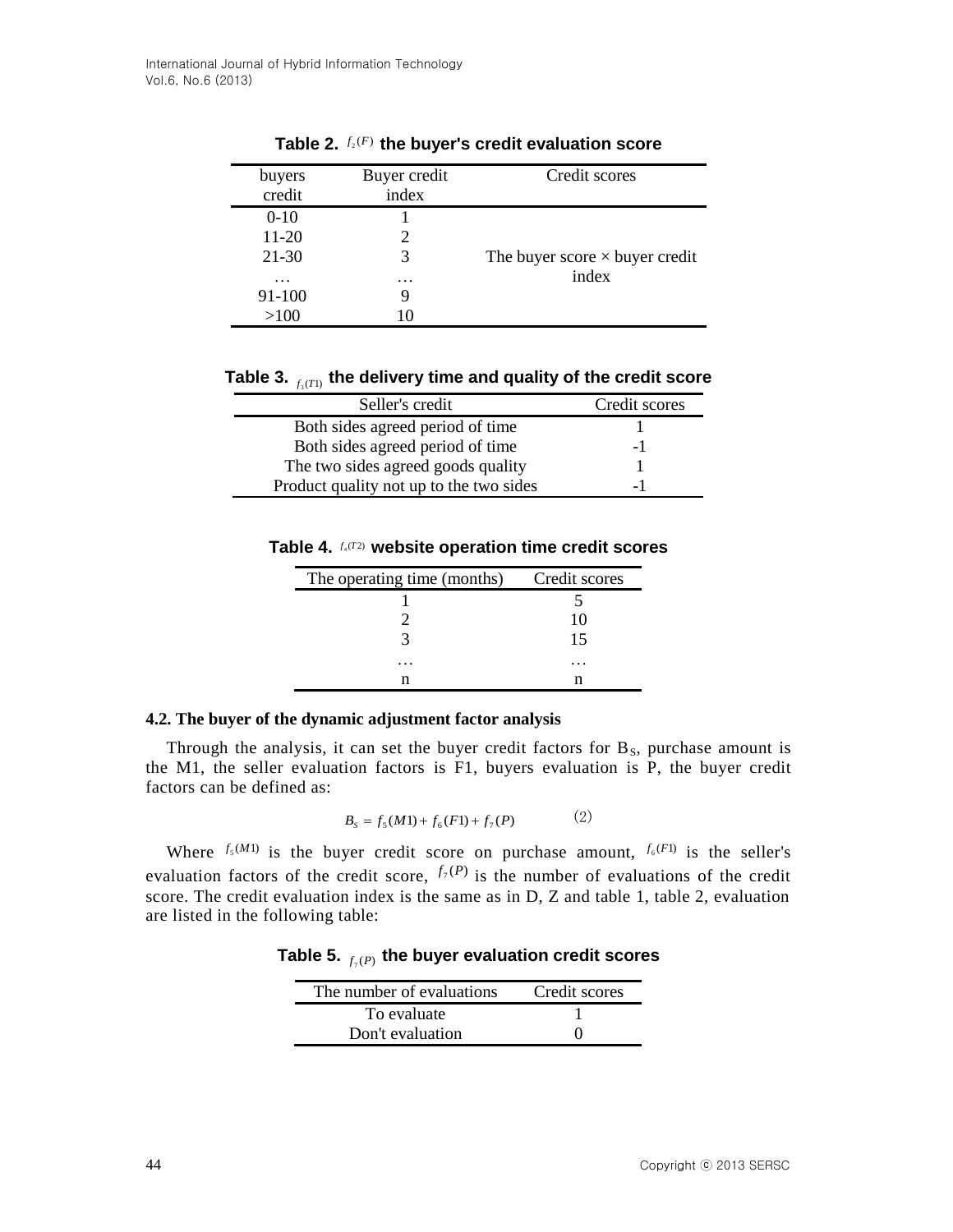#### **4.3. Third party factors analysis of dynamic adjustment**

The seller and the buyer credit analysis values, combined with third party credit score, and then get the seller and the buyer's credit value. Third party dynamic<br>adjustment value for  $D_s$ :<br> $\left\{\n\begin{array}{ll}\nD_{s_1} = f_s(C) + f_{s_1}(B1) + f_{10}(B2)\n\end{array}\n\right.$  Seller's credit score using third party dynamic adjustmen adjustment value for  $D_s$ : then get the seller and th<br>value for D<sub>S</sub>:<br> $\left[ D_{s_1} = f_8(C) + f_9(B1) + f_{10}(B2) \right]$  Se

$$
\begin{cases}\nD_{S1} = f_8(C) + f_9(B1) + f_{10}(B2) & \text{Select's credit score using third party dynamic adjustment} \\
D_{S2} = f_{11}(B) + f_{12}(C1) + f_{13}(C2) & \text{Buyer's credit score using third party dynamic adjustment}\n\end{cases}\n\tag{3}
$$

Where  $f_s(C)$  is the seller's credit score on abnormal record,  $f_s(B1)$  and  $f_{10}(B2)$  is the credit score, which means abnormal good praise and abnormal Poor praise of the buyer to the seller,  $f_{11}(B)$  is buyer's the credit score on abnormal record,  $f_{12}(C1)$  and  $f_{13}(C2)$  is the credit score, which means abnormal good praise and abnormal Poor praise of the seller to the buyer.

| The seller (buyer) exception record | Credit scores                               |  |  |  |  |  |
|-------------------------------------|---------------------------------------------|--|--|--|--|--|
| number                              |                                             |  |  |  |  |  |
| 0                                   | $\theta$                                    |  |  |  |  |  |
|                                     | $-5$                                        |  |  |  |  |  |
| 2                                   | $-10$                                       |  |  |  |  |  |
| 3                                   | $-20$                                       |  |  |  |  |  |
| 4                                   | $-40$                                       |  |  |  |  |  |
| 5                                   | $-80$                                       |  |  |  |  |  |
| $\cdots$                            | $\cdots$                                    |  |  |  |  |  |
| >10                                 | The seller (buyer) credit score are cleared |  |  |  |  |  |

Table 6.  $_{f_{8}(C)}$  Abnormal record score

For abnormal evaluation, in this article it is defined as within a certain time or period of regularity for sellers (buyers) suddenly appeared continuously high praise (bad review), so can't really reflect the sellers (buyers) credit. In order to better prevent bad review or high praise to the sellers (buyers) the influence of the credit, in this model, it can using evaluation data mining algorithms  $(K - \text{means algorithm})$  [14], the time of credit scoring methods, namely by the hour, day and month of buyers (sellers) anomaly monitoring scores and data, to realize calculating credit scores, the greatest degree reflected buyers (sellers) credit scores, as follows: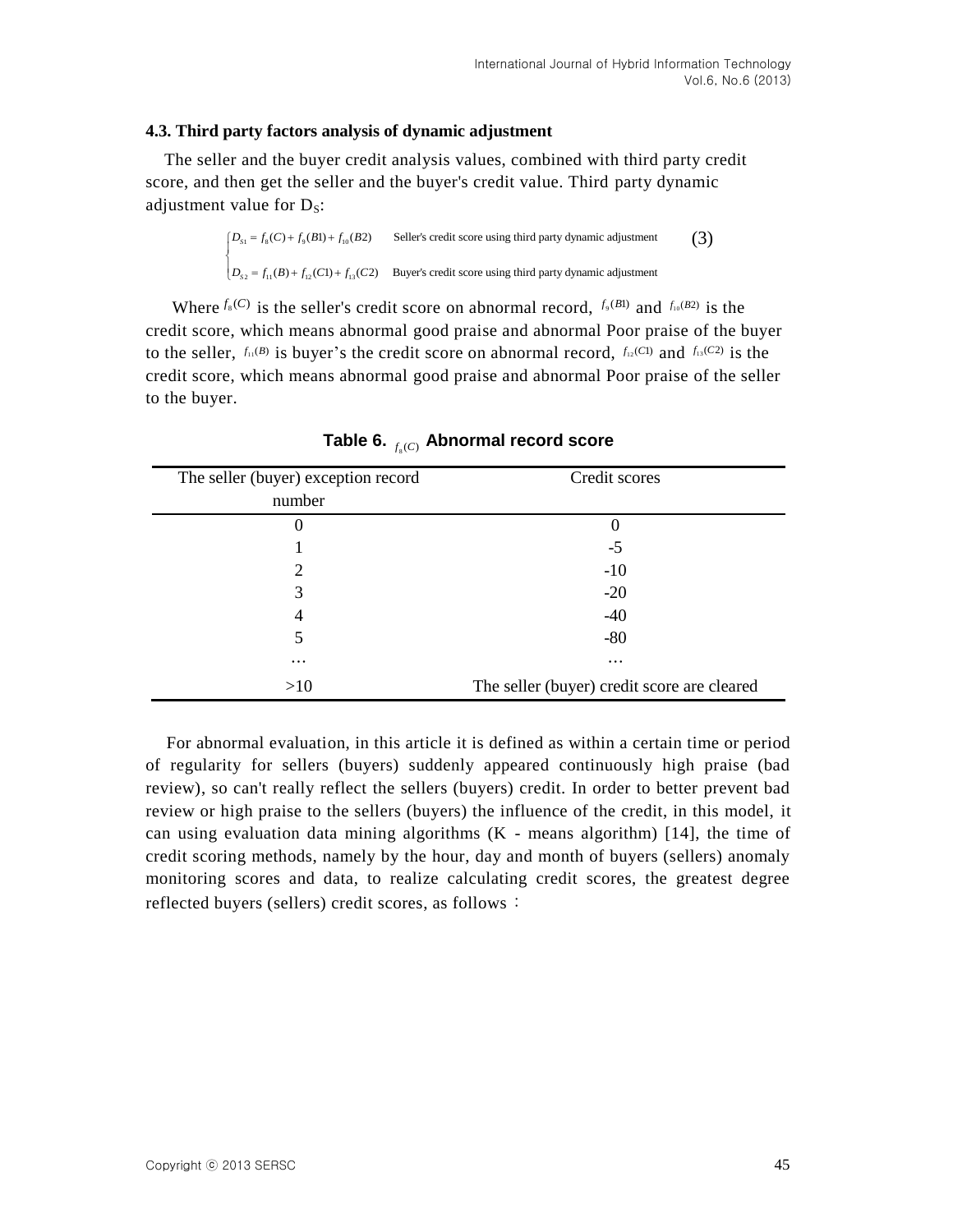| Evaluation of anomaly | Detection period                             | Credit scores                          |  |  |  |
|-----------------------|----------------------------------------------|----------------------------------------|--|--|--|
| types                 |                                              |                                        |  |  |  |
| good comment          | Day (detection per hour data)                | $\sum_{9}^{1} (x=1,2,3,4)$             |  |  |  |
|                       | Month (detection according to<br>daily data) | $\sum_{1}^{1} (x=1,2,3,4 \cdots)$      |  |  |  |
|                       | Years (detection by monthly data)            | $\sum_{1}^{1} (x=1,2,3,4)$             |  |  |  |
| Bad comment           | Day (detection per hour data)                | $\sum_{9}^{1} (x=1,2,3,4 \cdots)$      |  |  |  |
|                       | Month (detection according to<br>daily data) | $\sum_{1}^{1} (x=1,2,3,4 \cdots)$      |  |  |  |
|                       | Years (detection by monthly data)            | $\sum_{1}^{1} (x = 1, 2, 3, 4 \cdots)$ |  |  |  |

### **Table 7. Abnormal evaluation credit scores**

#### **4.4. Factors of the dynamic adjustment model**

According to the analysis of the buyer, the seller and the third party factors, establish the multi-factor dynamic adjustment of credit evaluation model:

$$
\begin{cases}\nC_i = D_{s1} + C_{i-1} & (i = 1, 2, \cdots n; C_0 = 0) \\
B_i = D_{s2} + B_{i-1} & (i = 1, 2, \cdots n; B_0 = 0)\n\end{cases}\n\tag{4}
$$

This model can realize the buyer and the seller's credit tired, at the same time, it can be dynamic adjustment through a third party factors. When evaluation is abnormal, the buyer and the seller's credit score is not due to abnormal change happens suddenly appear credit increase and decrease. It can be more real reflect the E-commerce transactions on both sides of the credit score.

### **5. Experimental Verification**

In order to verify the validity of the model, at the same time, this model can better applied to the website shops and website user credit evaluation. This model was being simulation calculation and the simulation results were being graphical display. As a result of current E-commerce credit scoring and credit scores in this model there are differences, so in the experiment, the data is according to the factors in this algorithm, simulation credit evaluation data in electronic business transactions. Namely, to establish the virtual trading platform, respectively specified experiment group trading (buying users and anomaly evaluation).

In virtual transactions, assuming that the seller and the buyer's initial credit value is 0, the seller and the buyer evaluation score that a high praise review is 1 minute, medium review is 0, bad review is - 1, after completion of the buyer and the seller deals, mutual evaluation. Specify two experimenters are online sellers, 30 subjects are buyers, and each buyer has virtual currency of RMB 5000. Specify five experimenters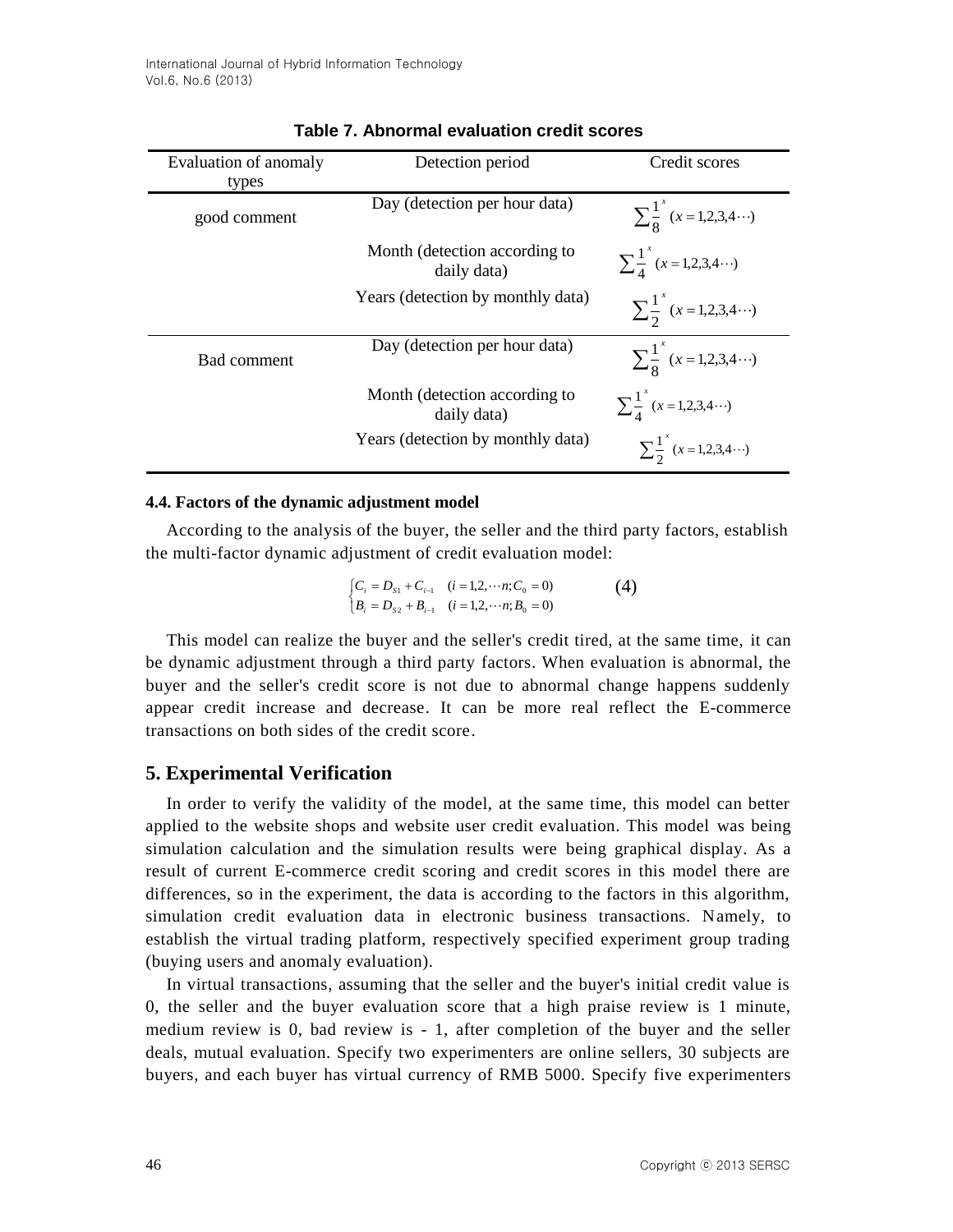separately brush bad review and high praise. 30 participants randomized to deal. Within a month, brush reputably and bad reviews were completed respectively, reduce or promote the online store credit. Designated seller has two abnormal records. Specifies five buyers have abnormal transactions from 1 to 5 times, specify the website operation time is 1 months. Transaction records screenshot as shown in the figure below:

| 序号 | 交易时间               | 卖家用户名     | 卖方营<br>运时间<br>(月) | 交易金额<br>(元) | 卖方配<br>送时间 | 卖方商<br>品质量 | 卖方异<br>常记录 | 卖方<br>评价 | 卖方信<br>用评分 | 买家用户名     | 买方异<br>常记录 | 买方<br>评价 | 买方信<br>用评分 |
|----|--------------------|-----------|-------------------|-------------|------------|------------|------------|----------|------------|-----------|------------|----------|------------|
|    | 2012-11-1 10:56 AM | 201132001 | 5                 | 180         |            |            | 0          |          |            | 201132002 | 0          |          |            |
| 2  | 2012-11-1 11:02 AM | 201132001 | 5                 | 360         |            |            | 0          |          |            | 201132013 | 0          |          |            |
| 3  | 2012-11-1 11:13 AM | 201132001 | 5                 | 1500        |            |            | 0          |          |            | 201132024 | 0          |          |            |
| 4  | 2012-11-1 4:43 PM  | 201132001 | 5                 | 400         |            |            | 0          |          |            | 201132015 | n          |          |            |
| 5  | 2012-11-1 5:32 PM  | 201132001 | 5                 | 550         |            | 0          | 0          |          |            | 201132026 | 0          |          | $-1$       |
| 6  | 2012-11-1 8:12 PM  | 201132001 | 5                 | 180         |            |            | Ō          |          |            | 201132007 | 0          |          |            |
| 7  | 2012-11-2 1:09 PM  | 201132001 | 5                 | 3000        |            |            | 0          |          |            | 201132008 | 0          |          |            |
| 8  | 2012-11-2 7:30 PM  | 201132001 | 5                 | 450         |            |            | 0          |          |            | 201132019 | 0          |          |            |
| 9  | 2012-11-2 7:42 PM  | 201132001 | 5                 | 50          |            |            | 0          |          |            | 201132010 | 0          |          |            |
| 10 | 2012-11-2 12:00 AM | 201132001 | 5                 | 1500        |            |            | 0          |          |            | 201132030 | $\Omega$   |          |            |
| 11 | 2012-11-2 9:00 PM  | 201132001 | 5                 | 180         |            |            | n.         |          |            | 201132031 | n          |          |            |
| 12 | 2012-11-3 9:02 AM  | 201132001 | 5                 | 400         | 0          |            | Ū          |          |            | 201132013 | n          |          | 0.         |
| 13 | 2012-11-3 9:43 AM  | 201132001 | 5                 | 180         |            |            | Ō          |          |            | 201132004 | $\Omega$   |          |            |
| 14 | 2012-11-3 10:04 AM | 201132001 | 5                 | 2000        |            |            | 0          |          |            | 201132015 | 0          |          |            |
| 15 | 2012-11-3 10:06 AM | 201132001 | 5                 | 450         |            |            | 0          |          |            | 201132022 | 0          |          |            |
| 16 | 2012-11-3 11:34 AM | 201132001 | 5                 | 180         |            |            | 0          |          |            | 201132017 | 0          |          |            |
| 17 | 2012-11-3 4:21 PM  | 201132001 | 5                 | 360         |            |            | 0          |          |            | 201132018 | $\Omega$   |          |            |
| 18 | 2012-11-3 4:46 AM  | 201132001 | 5                 | 400         |            |            | 0          |          |            | 201132004 | 0          |          |            |
| 19 | 2012-11-3 5:03 PM  | 201132001 | 5                 | 800         |            |            | Ū          |          |            | 201132008 | n          |          |            |

**Figure 1. Website buyers and sellers trading record table**

In experiment, in order to verify the feasibility of the algorithm model, the conventional algorithm and the multi-factor dynamic adjustment algorithm are compared. Conventional algorithms are defined in the present E-commerce credit score, accumulated credit scores. Multi-factor dynamic adjustment algorithm refers to the credit score calculation using the brush and brush bad review data from specific data, verify the results in Figure 2 and Figure 3:



**Figure 2. Abnormal brush reputably credit score comparison on conventional algorithm and multi-factor dynamic adjustment algorithm**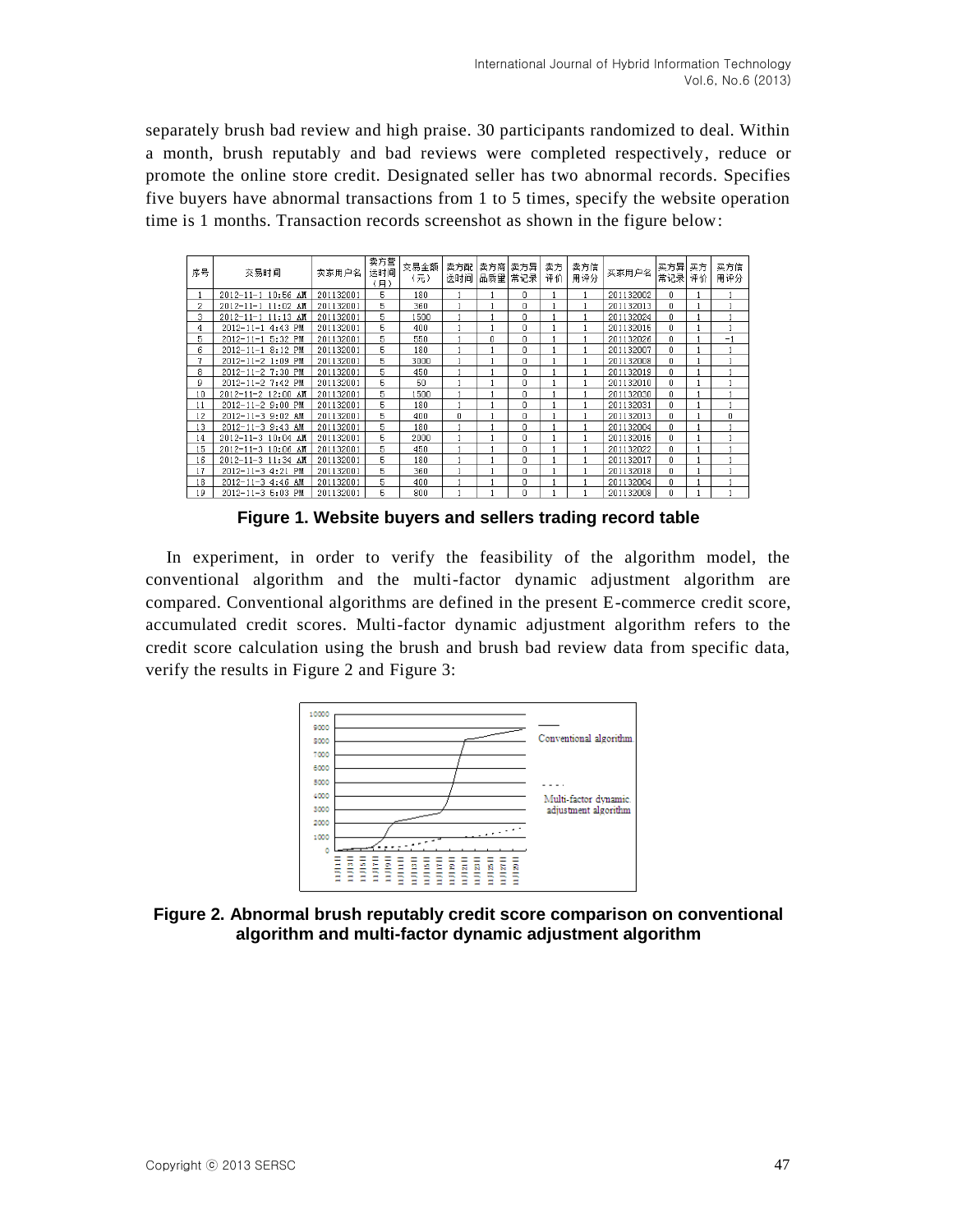International Journal of Hybrid Information Technology Vol.6, No.6 (2013)



**Figure 3. Abnormal brush poor credit scores comparison on conventional algorithm and multi-factor dynamic adjustment algorithm**

As you can see from Figure 2, in a month when the shop had experienced two brush reputably periods, the first period brush reputably were low, second hours after the first time from accumulation, credit scoring has increased, purchases the user also can be raised, in a month credit increased from 0 to 8000. But after the algorithm, because the model is proposed in the dynamic adjustment of the third factors, combined with the outlier data mining algorithm, find out the brush reputably possible data points, thus to reduce the credit scoring way, avoid credit growth.

As you can see from Figure 3, the conventional algorithm due to defects in algorithm itself, lead to business in the seller cannot meet the requirements of each other, will focus on the brush. Shops in the short term credit sharply reduced, leading to decline in trading volume. But after the algorithm proposed in this paper, can see that although the credit will decline, but shops credit won't have too big change, to avoid losses due to poor shops and brush.

### **6. Conclusions**

Through the experiment, in the electronic commerce credit score, multi-factor dynamic adjustment algorithm can improve the electronic commerce as the brush or brush from poor effect on credit, avoid shops and users of credit is not true. But we should also see, in this paper the experimental data is generated by a virtual trade platform, and the feasibility of algorithm on real transaction data still need further verification, at the same time in this algorithm, the key function is to dynamically adjust the third factors, the core is abnormal trading credit evaluation data mining. In the future of electronic commerce credit research, it is mainly study on abnormal data mining algorithm, and it better improve the algorithm in this paper.

#### **Acknowledgements**

This work is supported National Funds of Social Science (NO. 08XTQ010) by to Qian Xiao-dong respectively and project supported by young scholars science Foundation of LAN Zhou Jiao Tong university (NO.2011044).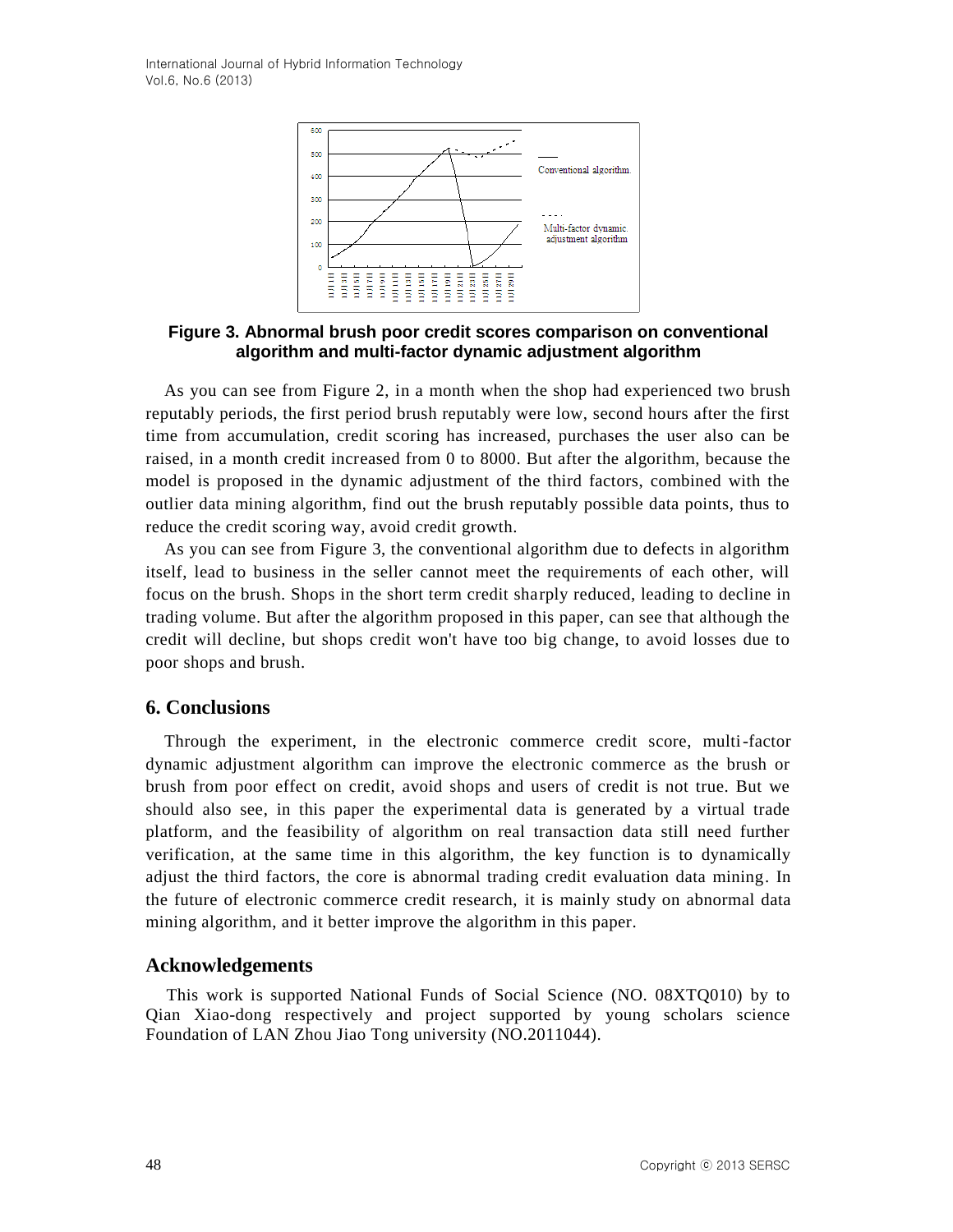### **References**

- [1] G. Ran, "Problems and Countermeasures of China's e-commerce credit evaluation", China Business, vol. 23, **(2009)**, pp. 32-33.
- [2] J. -x. Hu and Z. -j. Jiang, "A Trust Evaluation Model for C2C E-Commerce Based on BP Neural Network", Library and Information Service, vol. 56, no. 10, **(2012)**, pp. 131-137.
- [3] G. -l. Zhang, "On Credit Management of E-Commerce", The Theory and Practice of Finance and Economics, no. 5, **(2002)**, pp. 105-107.
- [4] T. Bo and T. Zheng, "Study on the Trust Model of E-commerce", Journal of Information, vol. 26, no. 4, **(2007)**, pp. 42-44.
- [5] Y. -B. Lu and T. Zhou, "Comparative analysis of online trust model", Science and Technology Management Research, no. 11, **(2005)**, pp. 131-134.
- [6] S. -f. Peng and Y. Tian, "Application of Fuzzy AHP in Credit Evaluation of Small Industrial Enterprises", Journal of Chongqing Institute of Technology (Natural Science Edition), vol. 22, no. 1, **(2008)**, pp. 131-134.
- [7] W. -x. Hu and C. Wang, "Review of Studies on Game Analysis of China's E-Commerce Credit Problems", Electronic Science and Technology, no. 11, **(2012)**, pp. 121-124.
- [8] X. -W. Ban, W. Jiang and H. Shi, "Analysis of the Credit System of E-business Based on the Game Theory", Journal of University of Electronic Science and Technology of China (Social Sciences Edition), no. 4, **(2008)**, pp. 54-57.
- [9] H. Qiong and H. Gang, "Analysis and Research on the model of the C2C electronic commerce website credit evaluation", China Management Informationization, vol. 11, no. 11, **(2008)**, pp. 96-98.
- [10] H. -R. Xu and F. -y. Wang, "Dynamic trust evaluation model for C2C electronic commerce", Journal of Shangdong University of Technology (natural Science Edition), vol. 26, no. 1, **(2012)**, pp. 74-77.
- [11] Q. Yan, "An evaluation model of electronic commerce credit improvement", Popular Science & Technology, no. 6, **(2010)**, pp. 14-16.
- [12] H. Qiong and H. Gang, "C2CAnalysis and study of e-commerce credit evaluation model", China Management Informationization, no. 11, **(2008)**, pp. 96-98.
- [13] Z. Lei, Z. Li and N. -n. Wu, "E-commerce credit evaluation system Based on C2C", Popular Business, vol. 109, no. 1, **(2010)**, pp. 147-149.
- [14] Q. Xiao and X. -D. Qian, "Web Users Association Rule Mining Algorithm Based on K-means Algorithm", Library and Information Service, vol. 55, no. 16, **(2011)**, pp. 136-139.

#### **Authors**



**Xiao Qiang** received the master degree from the school of information and electrical engineering, Lan Zhou Jiao tong University, in 2007. He is currently working toward the PhD degree in the school of Traffic and Transportation, Lan Zhou Jiao tong University, Lanzhou. His research interests include data mining, Ecommerce and information system.



**Liao Hui** received the BS degree from the school of Economics and Management Lan Zhou Jiao tong University, in 2011. He is currently working toward the master degree in the school of Economics and Management; Lan Zhou Jiao tong University, Lanzhou. She research interests include business management, Ecommerce and information system.